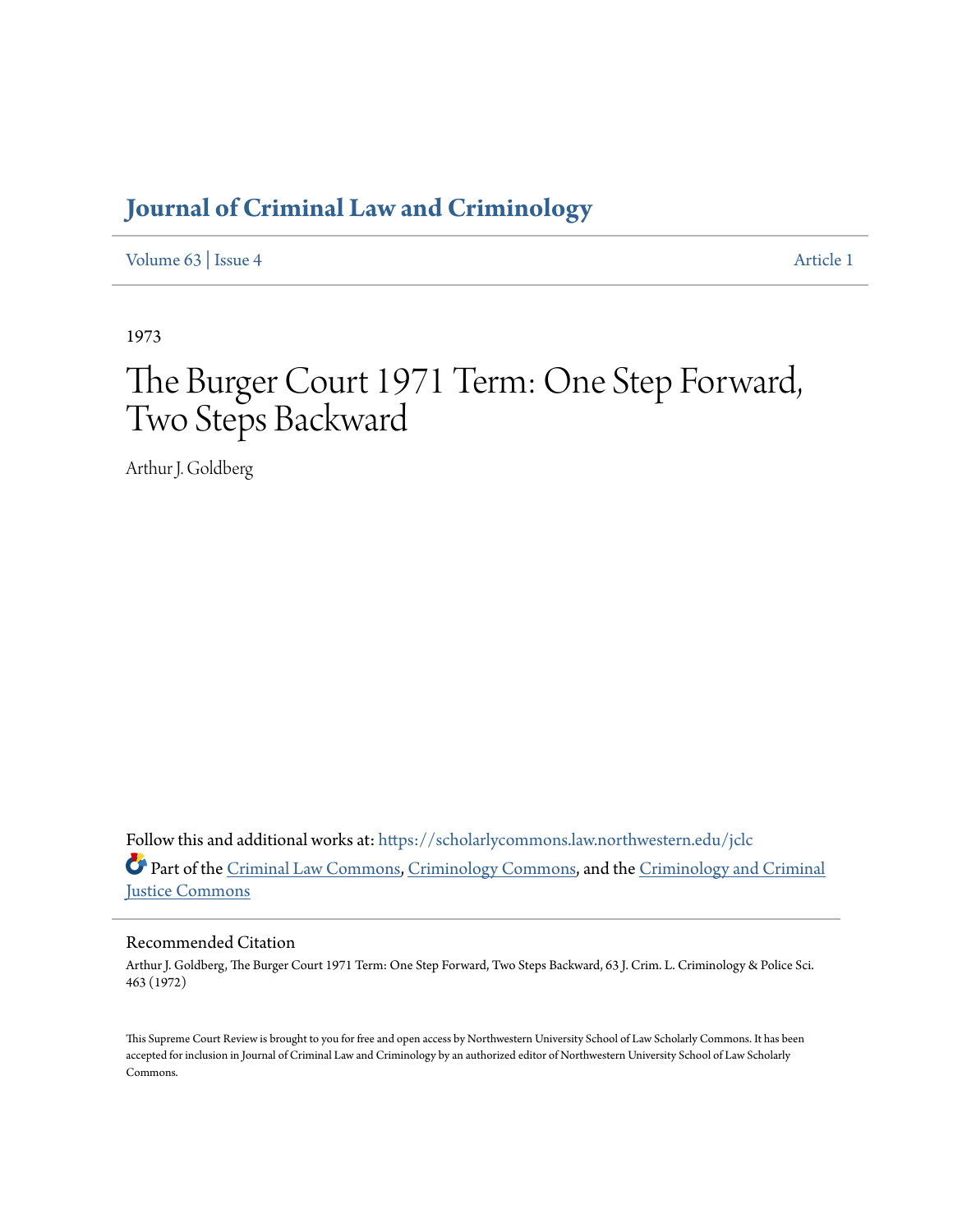# **SUPREME COURT REVIEW 1972**

### **FOREWORD-THE BURGER COURT 1971 TERM: ONE STEP FORWARD, TWO STEPS BACKWARD?**

#### *Arthur J. Goldberg\**

The Burger Court,<sup>1</sup> in its criminal law decisions of the October **1971** Term, on occasion confounded both its critics and protagonists. This is equally true of its decisions in other areas. Thus, by way of example, in the criminal law area it struck down the Administration's domestic wiretapping program.2 In dealing with the first amendment's safeguard of the free exercise of religion, the Court held that the Amish need not comply with Wisconsin's compulsory formal education requirement after the eighth grade; compliance, in the Court's view, was inconsistent with the free exercise of their religious beliefs.3 In both cases the decisions were written by President Nixon's appointeesjustice Powell in the wiretapping case, and Chief Justice Burger in the Amish case.

But in a larger number of decisions<sup>4</sup>-criminal

**\*** B.S.L., 1929, J.D., 1930, Northwestern University. Former Justice of the Supreme Court of the United States and United States Ambassador to the United Nations.

I wish to gratefully acknowledge the assistance of Mr. Larry E. Shapiro, J.D., 1971, Georgetown University, in the preparation of this manuscript.

**IMy** reference to the Burger Court is intended to denote the era of the Supreme Court's history begin-ning with the appointment of Chief Justice Warren Burger to the Court.

2United States v. United States District Court, 407 U.S. 297 (1972).

' Wisconsin v. Yoder, 406 U.S. 2 (1972). *'See, e.g.,* Kirby v. Illinois, 406 U.S. **682** (1972) (the four Nixon appointees plus Stewart, **J.,** limit right to counsel at lineups to post-indictment lineups); Gelbard v. United States, 408 U.S. 41, **71** (1972) (dissent from holding that grand jury witness cited for contempt may invoke use of illegal wiretapping as a defense); Loper v. Beto, 405 U.S. 473, 485, 494, 497 (1972) (dissents from holding that evidence of convictions obtained where defendant was denied right to counsel cannot be used for impeachment purposes); Adams v. Williams, 407 U.S. 143 (1972) (Nixon appointees, joined by White and Stewart, JJ., sanction police search based on uncor- roborated information from informer); Wright v. Council of the City of Emporia, 407 U.S. 451, 471 (1972) (dissent from holding that city could not constitutionally withdraw from county school system and establish separate system where effect was to substantially increase segregation of the races); Lloyd Corp. v.

law and otherwise-either in majority or in dissent, President Nixon's appointees proved themselves to be the "strict constructionists" (whatever that term means) favored by their Presidential sponsor. Thus, all four joined in upholding split jury verdicts in state criminal trials;<sup>5</sup> dissented against the Court's decisions invalidating the present system of imposing the death penalty;6 and united in holding that the first amendment does not afford a newspaperman the constitutional privilege to withhold facts relevant to a grand jury's investigation of a crime.<sup>7</sup>

An analysis of these and other decisions of the 1971 Term shows that it is conceivable if another vacancy on the Court should occur during President Nixon's tenure, that his five appointeesthen a majority of the Court-might join to overrule significant criminal law and other forwardlooking decisions of the Warren Court. This would be highly regrettable, both on the merits and because of the "Court packing" implications of such a result.

There is, however, some evidence in the decisions of the last Term,8 and ample evidence in the history of the Court, that this may not necessarily occur. Supreme Court justices throughout history have been notable in not slavishly following the viewpoint of the President who appointed them.

Tanner, 407 U.S. 551 (1972) (Nixon appointees and White, **J.,** hold that privately owned shopping center

could prevent distribution of antiwar handbills).<br>
<sup>5</sup> Johnson v. Louisiana, 406 U.S. 356 (1972); Apodaca<br>
v. Oregon, 406 U.S. 404 (1972). Fohnson v. Louisiana, 406 U.S. 356 (1972); Apodaca<br>v. Oregon, 406 U.S. 404 (1972).<br><sup>6</sup> Furman v. Georgia, 408 U.S. 238 (1972).<br><sup>7</sup> Branzburg v. Hayes, 408 U.S. 665 (1972).<br><sup>8</sup> See notes 2-3 *supra*, and accompanying text.

*also* Argersinger v. Hamlin, 407 U.S. 25 (1972) (unani- mous opinion holding that right to counsel extends to misdemeanor prosecutions); Mayer v. City of Chicago, 404 U.S. 189 (1971) (unanimous opinion extending right to adequate record of trial to misdemeanor cases); Bullock v. Carter, 405 U.S. 134 (1972) (excessive filing fees for candidates for election unanimously held to violate equal protection clause; Powell and Rehnquist, JJ., not participating).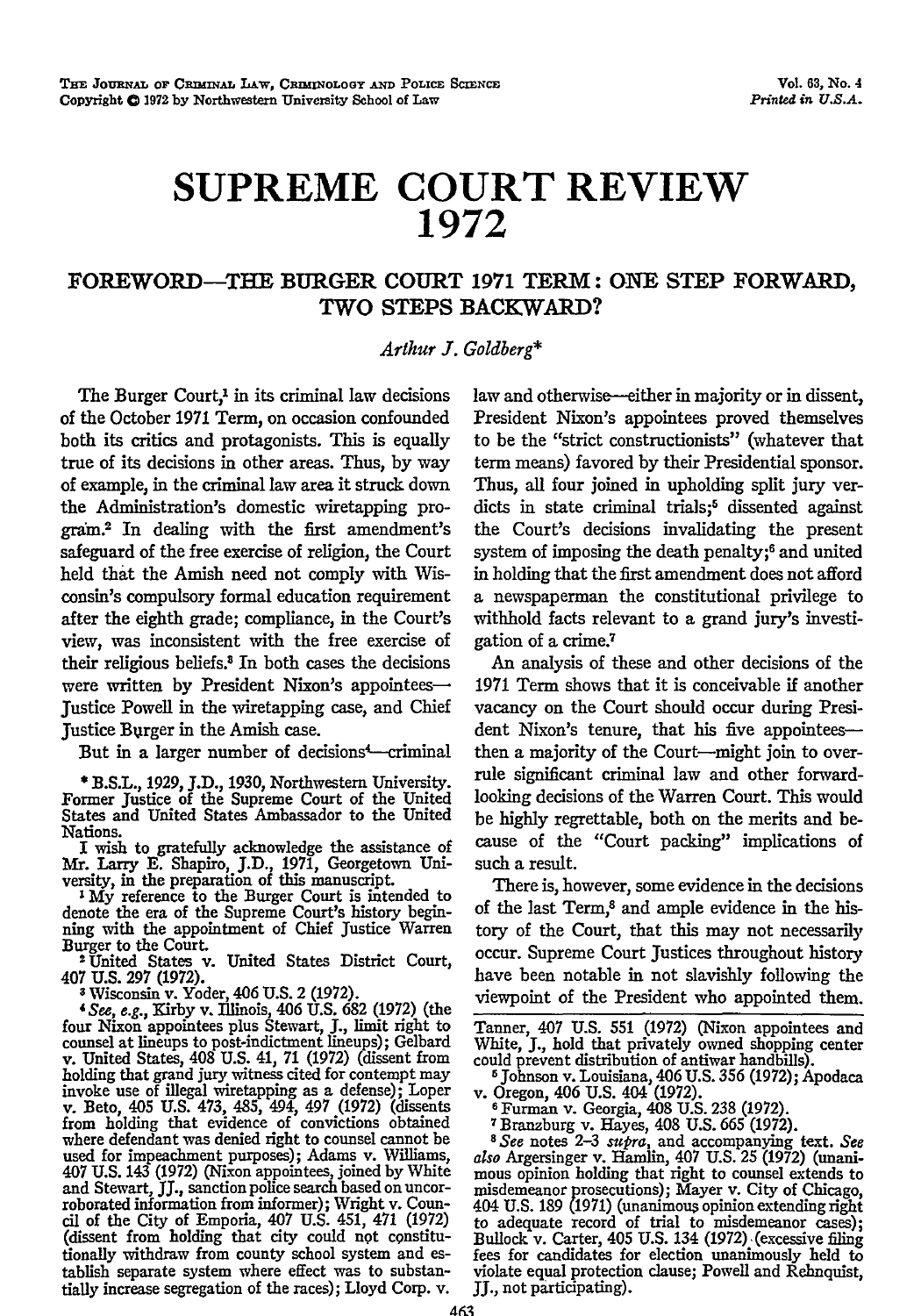An outstanding example is Mr. Justice Holmes' opinion in the *Northern* Securities*9* case, which so dismayed President Theodore Roosevelt that the previously cordial social relationships between the President and the Justice were permanently ruptured.

Time alone will provide the answer as to whether the Burger Court will indeed turn back the judicial dock. I trust that this will not occur, both for the sake of the Court and the Nation.

Let us look at the decisions themselves as a portent for the future. In a foreword the treatment must necessarily be summary; the student notes which follow will provide detailed analysis and amplification of a number of the cases handed down this Term.

In dealing with decisions of the Supreme Court, or, for that matter, any court, in the criminal law area, judges should be mindful of the humanitarian approach of Sir Winston Churchill, expressed more than sixty years ago when he occupied the office of Home Secretary. On July 20, 1910, in a speech delivered in the House of Commons, that great statesman and politician said:

The mood and temper of the public in regard to the treatment of crime and criminals is one of the most unfailing tests of any country. **A** calm, dispassionate recognition of the rights of any accused, and even of the convicted criminal, against the State-a constant heart-searching by all charged with the duty of punishment-a desire and eagerness to rehabilitate in the world of industry those who have paid their due in the hard coinage of punishment: tireless efforts towards the discovery of curative and regenerative processes: unfailing faith that there is a treasure, if you can find it, in the heart of every man. These are symbols, which, in the treatment of crime and the criminal, mark and measure the stored up strength of a nation, and are sign, and proof of the living virtue within it.<sup>10</sup>

The Supreme Court, during Earl Warren's tenure as Chief Justice, attempted to decide criminal cases in this spirit which is reflected in the provisions of our Bill of Rights. It is the criminal law decisions of the Warren Court which are most frequently attacked, for a variety of reasons. First, there is a justifiable concern in our country about the increase in crime; some mistakenly believe that the increase is somehow linked to the expan-

**9** Northern Securities Co. v. United States, 193 U.S. 197 (1904) (Holmes, J., dissenting).<br><sup>10</sup> Quoted in A. GOLDBERG, EQUAL JUSTICE: THE

WARREN ERA OF THE SUPREME COURT 12-13 (1970)

sion of constitutional safeguards for criminal defendants. Second, "Take the handcuffs off the police" is a profitable political slogan. Third, a number of scholars are urging a reversal of such rights. And fourth, the criminal decisions do not necessarily share the compelling moral considerations of the Court's civil rights decisions, the majoritarian popularity of the Reapportionment cases, or the emerging popular appeal of free speech, press, and privacy cases.<sup>11</sup>

There are two other pertinent criteria **by** which criminal law decisions of both the Warren and the Burger Courts should be measured. First, it should be asked whether the Court has dealt in realities, and not legal fictions. Examples of dealing in realities are the Warren Court's decisions in the reapportionment area<sup>12</sup> and the cases which sought to eliminate the invidious effects of poverty on individuals' constitutional rights when facing the administration of justice.<sup>13</sup>

The second criterion deals with the role of constitutional stare decisis. I believe that here stare decisis traditionally applies with a ratchet-like effect-that when the Supreme Court is urged to overrule in order to cut back the individual's fundamental constitutional protections against governmental interference, the commands of stare decisis are all but absolute; but when the Court overrules to expand personal liberties, the doctrine imposes a markedly less restrictive caution <sup>4</sup>

There are a number of compelling reasons for courts to hesitate in overruling prior decisions. In a very real sense stare decisis fosters public confidence in the judiciary and public acceptance of individual decisions **by** giving the assurance of impersonal consistent opinions.15 Second, the concept buttresses judges against their own natural tendencies and prejudices.16 Furthermore, stare decisis eases the judicial burden **by** encouraging private settlements of disputes and **by** facilitating decisions once such suits are brought.<sup>17</sup>

<sup>12</sup> See Reynolds v. Sims, 377 U.S. 533 (1964); Baker v. Carr, 369 U.S. 186 (1962).<br><sup>13</sup> See Gideon v. Wainwright, 372 U.S. 335 (1963) (state must provide counsel for indigent defendants in

felony cases); Griffin v. Illinois, 351 U.S. 12 (1956) (indigents must be provided trial transcript to insure equal access to appellate process).

**i4 A.** GOLDBERG, *supra* note **10,** at 96. *See generally* **C.** HuGHEs, **T3E** SurPRm- **CoURT** or

THE UNITED STATES 52 (1928).<br><sup>16</sup> See A. BICKEL, THE SUPREME COURT AND THE<br>
IDEA OF PROGRESS 82 (1970).<br><sup>*II</sup> See* B. CARDOZO, THE NATURE OF THE JUDICIAL</sup>

PRocEss 149 (1937).

*n Id.* at **7-8.**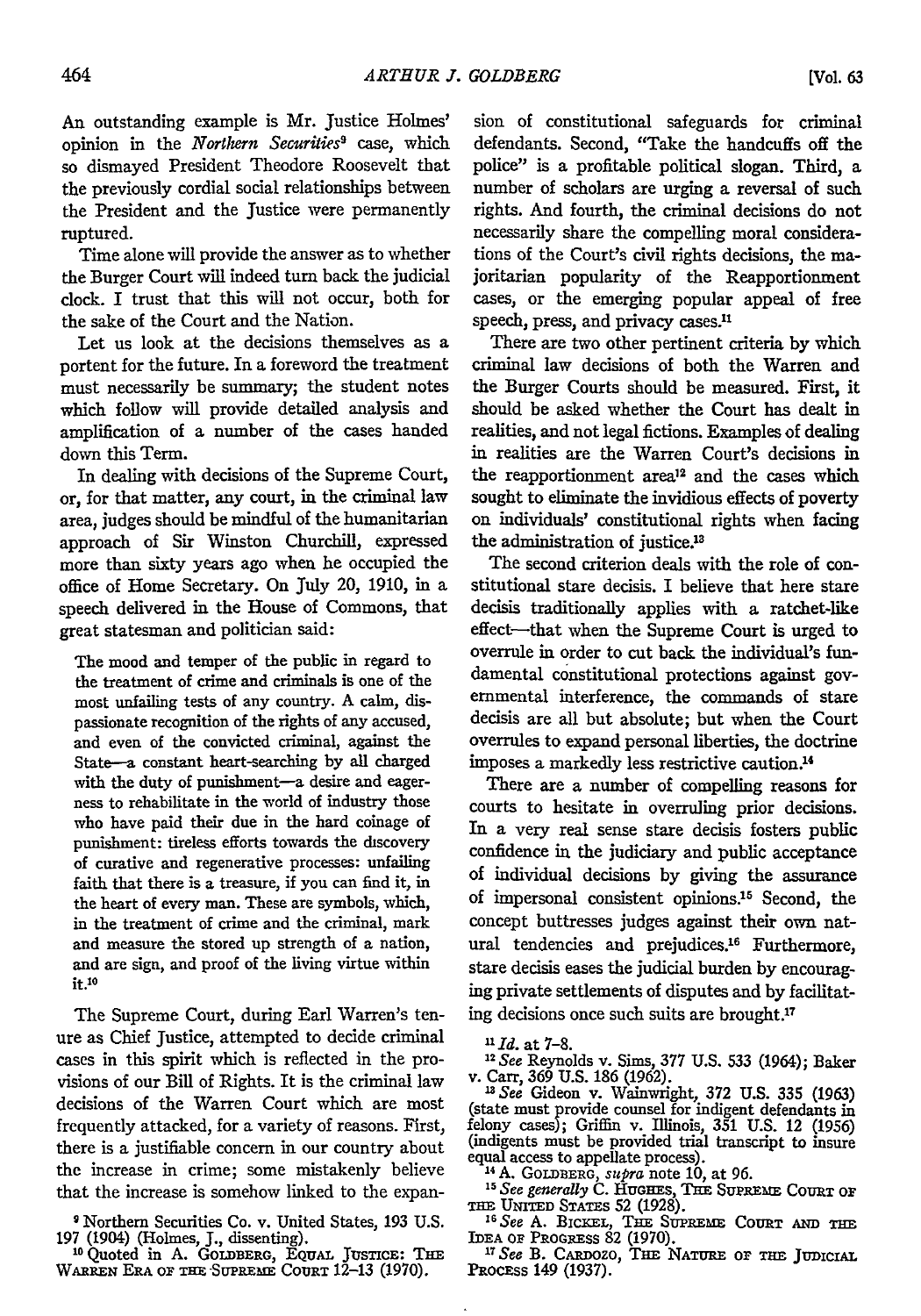Despite these compelling reasons, in the area of constitutionally protected personal liberties there traditionally has been room for flexibility **in** the doctrine. The constitutional safeguards of our fundamental liberties were instilled with an innate capacity for growth to enable them to meet new evils. This was probably best stated by Justice McKenna in *Weems v. United States,1'* a case in which the Court struck down as cruel and unusual punishment a harsh and inhuman penalty known as cadena temporal, then used in the Philippines Territory:

Time works changes, brings into existence new conditions and purposes. Therefore a principle to be vital must be capable of wider application than the mischief which gave it birth. This is pecuharly true of constitutions. They are not ephemeral enactments, designed to meet passing occasions. They are, to use the words of Chief justice Marshall, "designed to approach immortality as nearly as human institutions can approach it." The future is their care and provision for events of good and bad tendencies of which no prophecy can be made. In the application of a constitution, therefore, our contemplation cannot be only of what has been but of what may be. Under any other rule a constitution would indeed be as easy of application as it would be deficient in efficacy and power. Its general.principles would have little value and be converted **by** precedent into impotent and lifeless formulas. Rights declared in words might be lost in reality.<sup>19</sup>

It is interesting to note that *Weems* is a much relied upon precedent in the several opinions in the recent death penalty cases.<sup>20</sup>

When a contraction of fundamental rights is urged upon the Court, the reasons for employing stare decisis apply with undiminished force. In fact, other factors indicate that the doctrine gains strength when the Court contemplates overruling in order to cut back on personal liberties. One such factor is that the doctrine aids the Court in protecting against a tyranny of the majority. Constitutional guarantees are generally rights of politically impotent minorities.<sup>21</sup> The danger of the Court bowing to public pressure **by** cutting

**- 217 U.S.** 349 **(1910).**

*19 Id.* at **373.**

*"1 See, e.g.,* 408 **U.S.** at 261-82 (Brennan, **J.,** con- curring); *id.* at 325-44 (Marshall, **J.,** concurring); id. at 383-94 (Burger, C.J., dissenting); id. at 424-33, 451-64 (Powell, J., dissenting).<br>451-64 (Powell, J., dissenting).<br><sup>21</sup> See Choper, *On the Warren Court and Judicial*<br>Review, 17 CATH. U.L. REV. 20, 40 (1967); Rostow, T

*Democratic* Character of Judicial *Review,* **66** HAnv. L. REv. 193, 202 (1952).

back on the rights of unpopular minorities is ameliorated by constitutional stare decisis. Another factor weighing in favor of the application of the doctrine in this area is the symbolic importance of Supreme Court pronouncements. The Court, in effect, sets, to a large extent, a moral tone for the country. Giving official sanction to a contraction of fundamental rights can only have a deleterious effect on the country as a whole. Surely a contrary result in the death penalty cases would have had such an effect.<sup>22</sup>

*Furman v. Georgia"* is a prime example illustrative of my theory of constitutional stare decisis. Here the Court held the death penalty to be unconstitutional, at least in the setting presented by this case and its companions. When I was on the Court, I could but muster two other votes (Justices Douglas and Brennan) for even granting certiorari to consider the constitutionality of the death penalty as imposed upon a convicted rapist who had neither taken nor endangered life.<sup>24</sup> In *Furman,* five Justices for varying reasons held the death penalty, as traditionally applied, unconstitutional. It is true that the five were holdovers from the Warren Court and the four dissenters were President Nixon's appointees. But nevertheless a majority not available during the Warren era became available on the Burger Court. Indeed, as Justice McKenna said in *Weems,* "time works changes."25

*Furman* is a great step forward in the Court's and our country's history. This is true despite the much commented upon limitations of the case. Six to seven hundred persons on death row will not be executed. Our country will not have to endure the barbaric notion of mass hangings, gassings, and electrocutions being carried out under the auspices of law enforcement. And while Justice Stewart's and Justice White's opinions might permit the imposition of the death penalty, **if** imposed less arbitrarily than as now, it is extremely doubtful that it will be legislatively revised. As it now stands, the Court has made a great contribution to what Camus has termed the "great civilizing step."26

*"2See* Goldberg & Dershowitz, *Declaring the Death Penalty Unconstitutional,* 83 HAnv. L. **Rv.** <sup>1773</sup>

(1970). -406 U.S. 238 (1972). *<sup>24</sup> See* Rudolph v. Alabama, 375 U.S. 889 (1963), *denying cert. to* **275** Ala. **115, 152** So. **2d 662** (Brennan, Douglas, and Goldberg, JJ., dissenting). **<sup>21217</sup>**U.S. at 273.

**26 A.** CAmus, *Reflections on the Guillotine,* in Rxslsr-**ANcE, REBELLION AND DEATH** 232 (1961).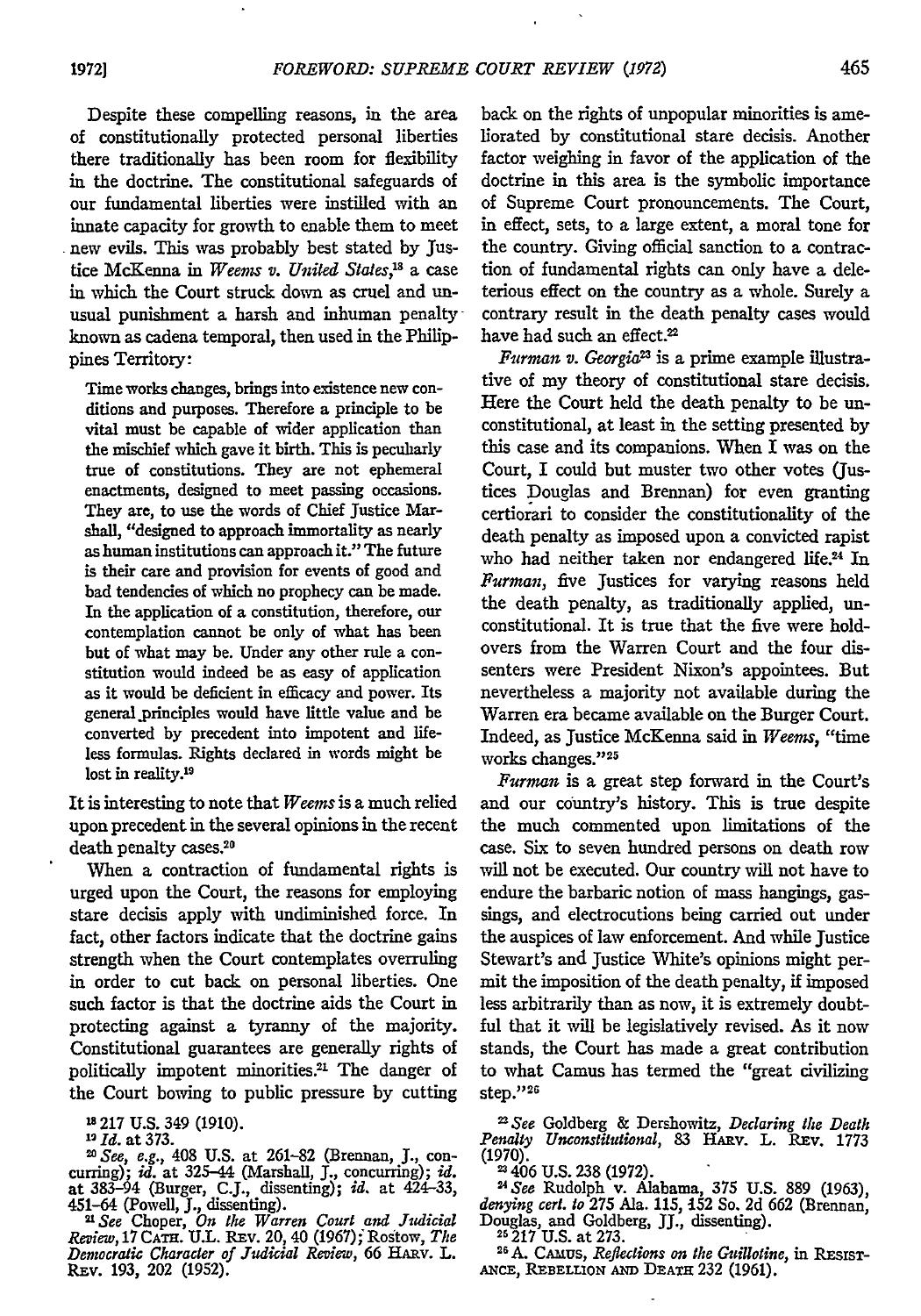Another significant advance in safeguarding fundamental constitutional rights was taken by the Court in the wiretapping area. In a unanimous opinion written by Justice Powell, the Court held, in *United States v. United States District Court,2 <sup>7</sup>* that the Attorney General may not authorize electronic surveillance of domestic subversives without prior judicial approval. Justice Powell wrote that the fourth amendment normally requires a warrant for all searches, and that this situation is not an exception. This decision goes a long way toward restoring warrants for searches and arrests to their rightful place in the law. I share Justice Jackson's view that greater value should be placed upon searches and seizures accomplished through the use of warrants than searches without a warrant.<sup>28</sup> In writing this opinion, the Court is asking magistrates to fulfill the mandate that they not operate as rubber stamps for police and prosecutors in issuing warrants. They should in fact act as detached, neutral magistrates; all too often in the past this has not been the case.

There are, however, some troubling points about *United States v. United States District Court.* First, there is the intimation, particularly in Justice White's concurrence,<sup>29</sup> that Congress *could* authorize warrantless domestic electronic surveillance by the Executive Branch. In my view, however, Congress cannot legislate away the fourth amendment. Second, surveillance of domestic subversives was distinguished by Justice Powell from surveillance of foreign subversives.<sup>30</sup> This latter practice, which admittedly is different, should be carefully safeguarded since it may be easily abused under the unsubstantiated claim of national security.

The Court's decision in *Argersinger v. Hamlin*<sup>31</sup> is another example of the expansion of fundamental rights during this Term. Justice Douglas, writing for the majority, held that the right of an indigent defendant in a criminal trial to the assistance of

Johnson v. United States, 333 U.S. 10, 13-14 (1948) (Jackson, J.). *See also* United States v. Ventresca, 380 U.S. 102, 105-07 (1965); Aguilar v. Texas, 378 U.S. 108, 110-11 (1964).<br><sup>29</sup> 407 U.S. at 325.

counsel, guaranteed by the sixth amendment, and made applicable to the states by the fourteenth amendment in *Gideon v. Wainwright*,<sup>32</sup> is not governed by the classification of the offense. No accused may be deprived of his liberty as the result of any criminal prosecution, *whether felony or misdenteanor,* without benefit of counsel. This is a logical and realistic expansion of the right to counsel, particularly in light of the fact that the questions involved in a misdemeanor case will often be as complex as those in a felony charge and the ultimate result may be incarceration in jail, albeit for a shorter term. Justices Powell and Rehnquist concurred in the result of the case but indicated that they would leave to judicial discretion the decision as to whether counsel is required in a given case. I have long felt that discretion, in the criminal law area, all too often is synonymous with an abnegation of law. Leaving discretion to the courts is permissible and even desirable in equity proceedings, but has little place in a criminal trial. Indeed, in *Furman v. Georgia*,<sup>33</sup> the arbitrary discretion left to judges and juries in applying the death penalty proved fatal to it in Justice White's and Stewart's opinions.4

Two other cases which logically extended *Gideon* are *United States v. Tucker*<sup>35</sup> and *Loper v. Beto.*<sup>36</sup> These cases held, respectively, that convictions obtained in violation of *Gideon* could not be considered by a judge in sentencing a convicted criminal, nor could such convictions be used to impeach a defendant. In light of the policy of *Gideon* and its retroactive scope, the Court rightly reached the above conclusions. Chief Justice Burger and Justice Blackmun dissented in *Tucker* (Justices Powell and Rehnquist taking no part in the decision), while all four Nixon-appointed Justices dissented in *Loper.*

Relevant justice<sup>37</sup> was the byword in *Gooding v*. *Wilson.*<sup>33</sup> A Georgia statute made the use of "opprobrious words or abusive language" in another's presence without provocation, a crime. The Court viewed past decisions by Georgia courts as not having narrowed the statute to apply only to "fighting" words, which by their very utterance tend to invite an immediate breach of the peace.

<sup>37</sup> A. GOLDBERG, *supra* note 10, at 3-31. <sup>38</sup> 405 U.S. 518 (1972).

**<sup>2</sup>** 407 U.S. 297 (1972).

<sup>28</sup> The point of the fourth amendment, which is not often grasped by zealous officers, is not that it denies law enforcement officers the support of the usual inferences which reasonable men draw from the evidence. Its protection consists in requiring that those inferences be drawn by a neutral and detached magistrate instead of being judged by the officer engaged in the often competitive enterprise of ferreting out crime.

*<sup>20</sup>Id.* at 308.

<sup>31407</sup> U.S. 25 (1972).

<sup>372</sup> U.S. 335 (1963). 408 U.S. 238 (1972).

*I 41d.* at 311-13 (White, J., concurring); *id.* at 309- 10 (Stewart, J., concurring). **<sup>35</sup>**404 **U.S.-** 443 (1972).

**<sup>20405</sup>** U.S. 518 (1972).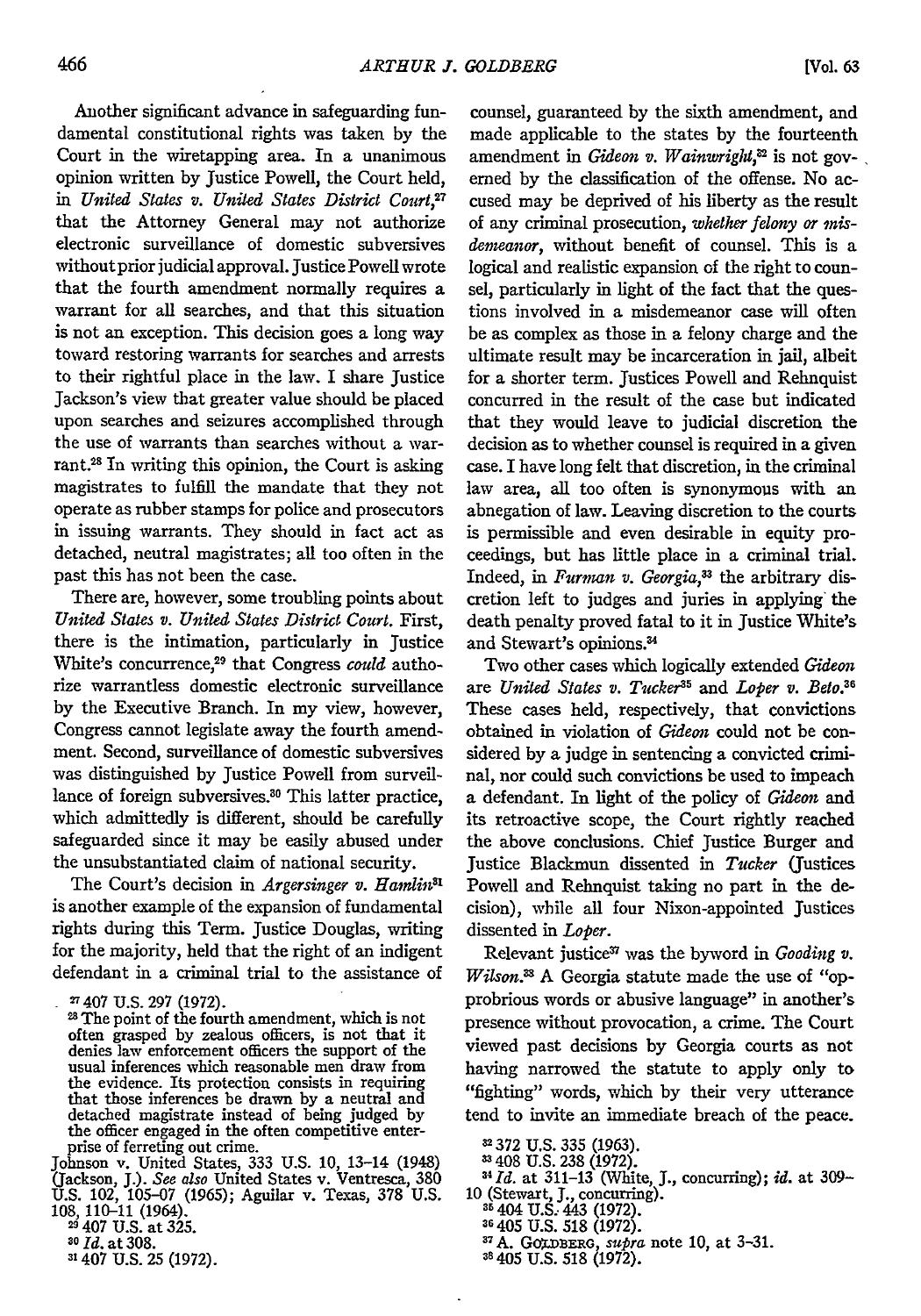Therefore, the statute was held to be unconstitutionally vague and overbroad on its face under the first and fourteenth amendments. Chief justice Burger and Justice Blackmun dissented, arguing that a commonsense analysis of the statute permitted but one interpretation of the statute's language, that being a requirement of fighting words. Justices Powell and Rehnquist took no part in the decision.

*Eisenstadt v. Baird9* dealt with the right of unmarrieds to obtain birth control devices. Although the Court did not define the right of privacy involved, but, instead, based its decision on the equal protection grounds that married individuals were permitted to obtain such devices, the Court did note that a right of privacy exists. Thus, the Court was carrying forward from where the Warren Court had left off in *Griswold v. Connecticut.<sup>0</sup>* Chief Justice Burger dissented and Justices Powell and Rehnquist took no part in the decision. I take particular satisfaction that, in a related case, Justice White,<sup>41</sup> writing for a majority of the Court, referred to the ninth amendment which I sought to revitalize in my concurring opinion in *Griswold.2*

The Court also dealt with discrimination in the jury selection process and held, in *Peters*  $v.$  Kiff.<sup>43</sup> that due process is denied when a defendant is subjected to indictment by a grand jury, or trial by petit jury, which has been selected in an arbitrary and discriminatory manner. It further held, in *Alexander v. Louisiana,"* that a defendant made out a prima facie case of invidious discrimination in the selection of the grand jury which indicted him, through the use of statistics showing an unrepresentative proportion of blacks on his venire. In *Kiff,* the Court noted that a Caucasian could raise the issue of the exclusion of blacks from his jury since such exclusion destroys the representativeness of a jury and casts doubt upon the integrity of the entire judicial process. During my tenure on the Bench, I said, in dissent in *Swain v. Alabama,45* that the use of peremptory challenges to keep blacks off a jury is unconstitutional, for

<sup>39</sup> 405 U.S. 438 (1972).<br><sup>40</sup> 381 U.S. 479 (1965) (law prohibiting use of contra-<br>ceptives unconstitutionally invades marital right of

privacy). **"1** Stanley v. Illinois, 405 **U.S.** 645, 651 (1972) (unwed father entitled to hearing before children can be taken

from him after mother's death). **42381 U.S.** at 486-99 (Goldberg, **3.,** concurring). 43 407 **U.S.** 493 **(1972).**

"405 **U.S. 625 (1972).**

**Is 380 U.S.** 202, **228-47** (1965) (Goldberg, **3.,** dissenting).

much the same reasons relied upon by the majority in *Kiff.* The virtue of *Kiff* and *Alexander* is that they return to the true faith of *Strauder v. West Virginia,4* from which *Swain* departed. Chief Justice Burger and Justices Blackmun and Rehnquist dissented from the majority position in *Kiff.*

In *Mayer v. City of Chicago*,<sup>47</sup> the Court took one more step in attempting to eliminate the effect of poverty on criminal justice. In *Draper v. Wash*ington,<sup>48</sup> the Warren Court held that a state must afford an indigent defendant, in a felony case, a trial record of sufficient completeness to permit proper consideration of his claims on appeal. In *Mayer,* the current Court, in a unanimous opinion extended this right to defendants convicted on non-felony charges. This decision is a step forward from *Draper.* Surely the time has come, however, to go further and order a transcript in *all* cases, inasmuch as bills of exception are often difficult to settle and the real flavor of a trial can only be discerned in a complete trial record.

An expansion of fundamental rights also occurred in the Court's decision in *Brooks v. Tennessee."* A Tennessee statute required a defendant in a criminal proceeding to testify, if he wished to testify at all, before any other testimony for the defense was heard. Justice Brennan, writing for the majority, held that such a statute was an unconstitutional infringement on one's privilege against self-incrimination. Thus the right against self-incrimination was expanded to include the right of a defendant to testify, if he so elects, at any time during the presentation of his case. Any other rule, Justice Brennan noted, would be an impermissible restriction on the defendant's right to remain silent until he chooses to speak and to suffer no penalty for such silence. Chief Justice Burger and Justices Blackmun and Rehnquist dissented.

Three other expansive decisions of the Court this Term bear noting. The right of a grand jury witness to invoke as a defense to a contempt charge the fact that the government obtained its information concerning him through a warrantless wiretapping was established in *Gelbard v. United States."* Although the decision is based on a provision of Title IlI of the Omnibus Crime Control

46100 U.S. **303** (1880) (state statute prohibiting blacks from serving on juries held unconstitutional).

47404 U.S. 189 (1971). **-** 372 U.S. 487 (1963). 4 406 U.S. 605 (1972). 60408 U.S. 41 (1972).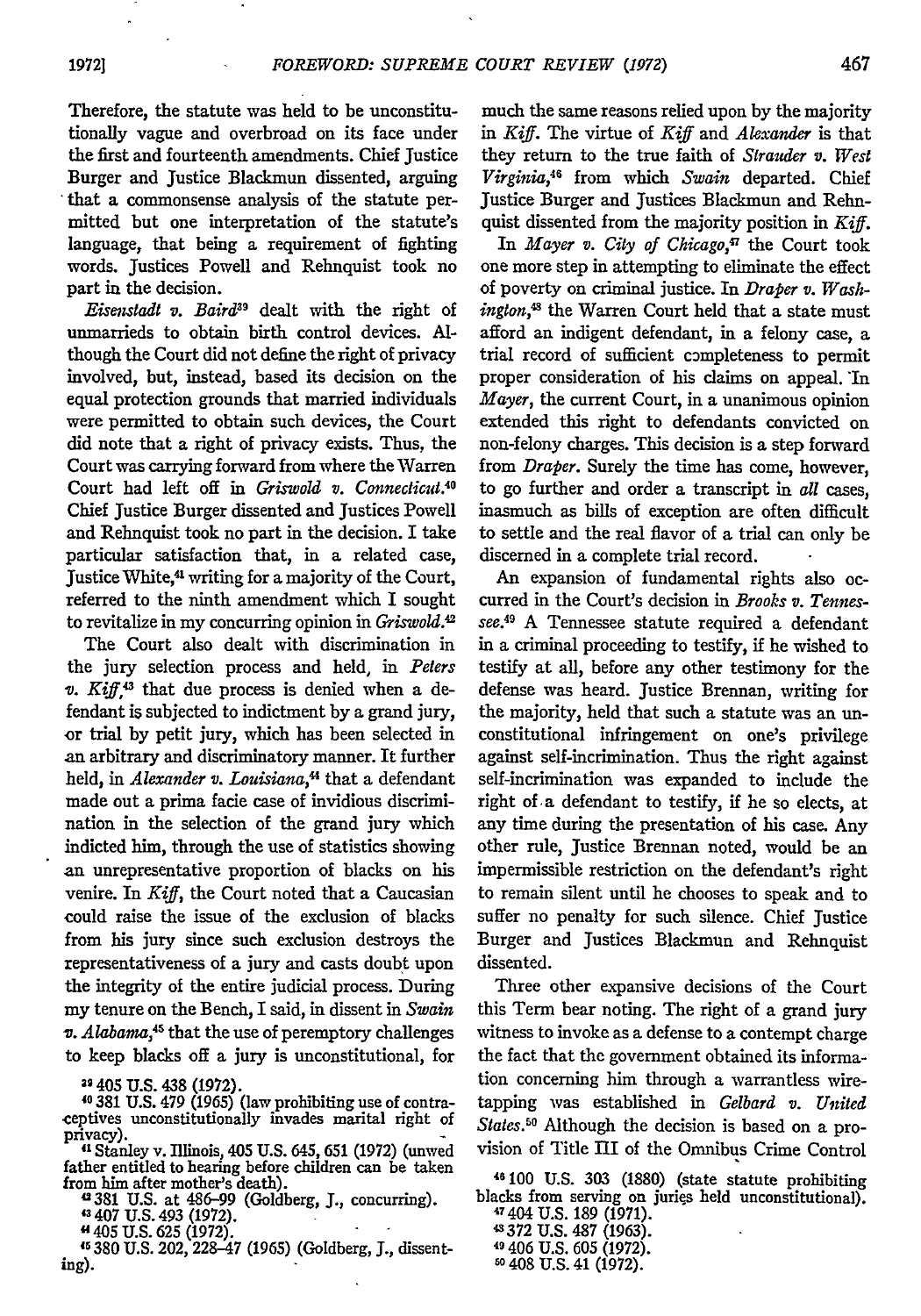and Safe Streets Act of 1968,<sup>51</sup> it in effect expands the fourth amendment protection against warrantless searches and seizures. Chief Justice Burger and Justices Blackmun, Powell, and Rehnquist, in dissent, took the position that the 1968 Crime Control Act was designed to limit the rights of criminal defendants, not expand them.

In *Morrissey v. Brewer*,<sup>52</sup> the Court unanimously, through Chief Justice Burger, held that a parolee is entitled to a full due process hearing prior to parole revocation. This is a major advance in the area of criminal justice.

The third case is *Groppi v. Leslie,3* in which the Court unanimously, through Chief Justice Burger, held that the due process right to notice and a hearing extends to those persons cited for contempt by state legislatures. Historically, the whole concept of contempts being tried by legislatures stems from the fact that in Great Britain the Houses of Parliament, and particularly the House of Lords with its Law Lords, are considered judicial bodies, and thus possess the contempt power. Our Congress, however, is differently constituted. Further, Great Britain is lacking in a written Bill of Rights expressly restricting legislative powers. It seems obvious that Congress and state legislatures are not equipped to try contempt cases, much less without giving the alleged contemnor notice or an opportunity to defend himself. Indeed, Congress itself has wisely recognized that this is so by remitting contempt of Congress cases to the courts for trial.%

At the outset I commented that on occasion the Burger Court during its last Term confounded its admirers, and the cases to which I have above referred demonstrate that the Burger Court is not invariably as "strict constructionist" as some of its proponents anticipated. <sup>55</sup>**I** also pointed out, however, that in a considerable number of decisions the Burger Court confirmed some of the

**61 18** U.S.C. §2515 (1970) requires that any illegally intercepted communication, or any evidence derived therefrom, cannot be admitted in any proceeding before a grand jury. The Court read this provision to provide a defense to a contempt citation issued for refusal to answer questions before the grand jury. "407 U.S. 297 (1972).

<sup>53</sup> 404 U.S. 496 (1972).

2 U.S.C. §§192-94 (1970).

**55** The term "strict constructionist" has more popular appeal than value for explaining actions by the Court. The proponents of the Burger Court are probably really interested in "judicial restraint" as opposed to "judicial activism." *See* A. **GoLnBE:RG,** *supra* note 10, at 35-63.

fears of its critics. It is to these decisions that I now turn.

The Warren Court's landmark decision in *Miranda v. Arizona56* was cut back during the 1970 Term.<sup>57</sup> Another example of retreat from decisions of the Warren Court occurred in the 1971 Term in *Kirby v. Illinois*.<sup>58</sup> Previously, in *United* States v. Wade<sup>59</sup> and Gilbert v. California,<sup>60</sup> the Warren Court had held that a defendant was entitled to an attorney when he was forced to take part in a lineup. In the *Kirby* case, Justice Stewart, writing for himself and the Chief Justice and Justices Blackmun, Powell, and Rehnquist, held that the *Wade* decision was based upon the defendant's right to counsel at every *critical* stage of the prosecution. Under his view, no critical stage is reached until formal charges are brought, and a majority of the Court held that a defendant is not entitled to an attorney at a pre-indictment lineup.<sup>61</sup> This rationale obviously cuts back on *Wade and Gilbert,* which made no distinction between pre-indictment and post-indictment lineups. The holding also denies to defendants the right to counsel when the adversary process *first focuses* upon them, as guaranteed in *Escobedo v. Illinois.0*

Justices Douglas, Marshall, Brennan, and White dissented, noting that the right to counsel, guaranteed by *Escobedo,* is a pragmatic necessity at the accusatorial stage if the defendant is to have a fair opportunity to present a defense at the trial itself. They also pointed out that the majority was incorrect in its position that *Escobedo* was based on fifth amendment grounds. This case exorcised as much from the body and spirit of *Escobedo* as the Court's decision last Term in *Harris v. New York* did from *Miranda.*

In *Johnson v. Louisiana"* and *Apodaca v. Oregon <sup>65</sup>*the Court held that neither the sixth amendment nor the due process clause of the fourteenth amendment guaranteed the right to a unanimous

**56384** U.S. 346 (1966) (statements of accused made during police custodial interrogation excluded from evidence unless accused informed of right to counsel and right to remain silent and rights waived).

**17** Harris v. New York, 401 U.S. 222 (1971) (statement obtained in violation of *Miranda* can be used to impeach defendant's trial testimony).<br>
<sup>48</sup> 406 U.S. 682 (1972).

<sup>59</sup> 388 U.S. 218 (1967).<br><sup>59</sup> 388 U.S. 263 (1967).

388 U.S. 263 (1967). **<sup>61</sup>**Justice Powell provided the fifth and deciding vote on the basis that *Wade and Gilbert* should not

be extended. 406 U.S. at 691.<br>
62 378 U.S. 478 (1964). <sup>2</sup> 378 U.S. 478 (1964<mark>)</mark><br>ª 401 U.S. 222 (1971) <sup>64</sup> 406 U.S. 356 (1972)<br><sup>65</sup> 406 U.S. 404 (1972)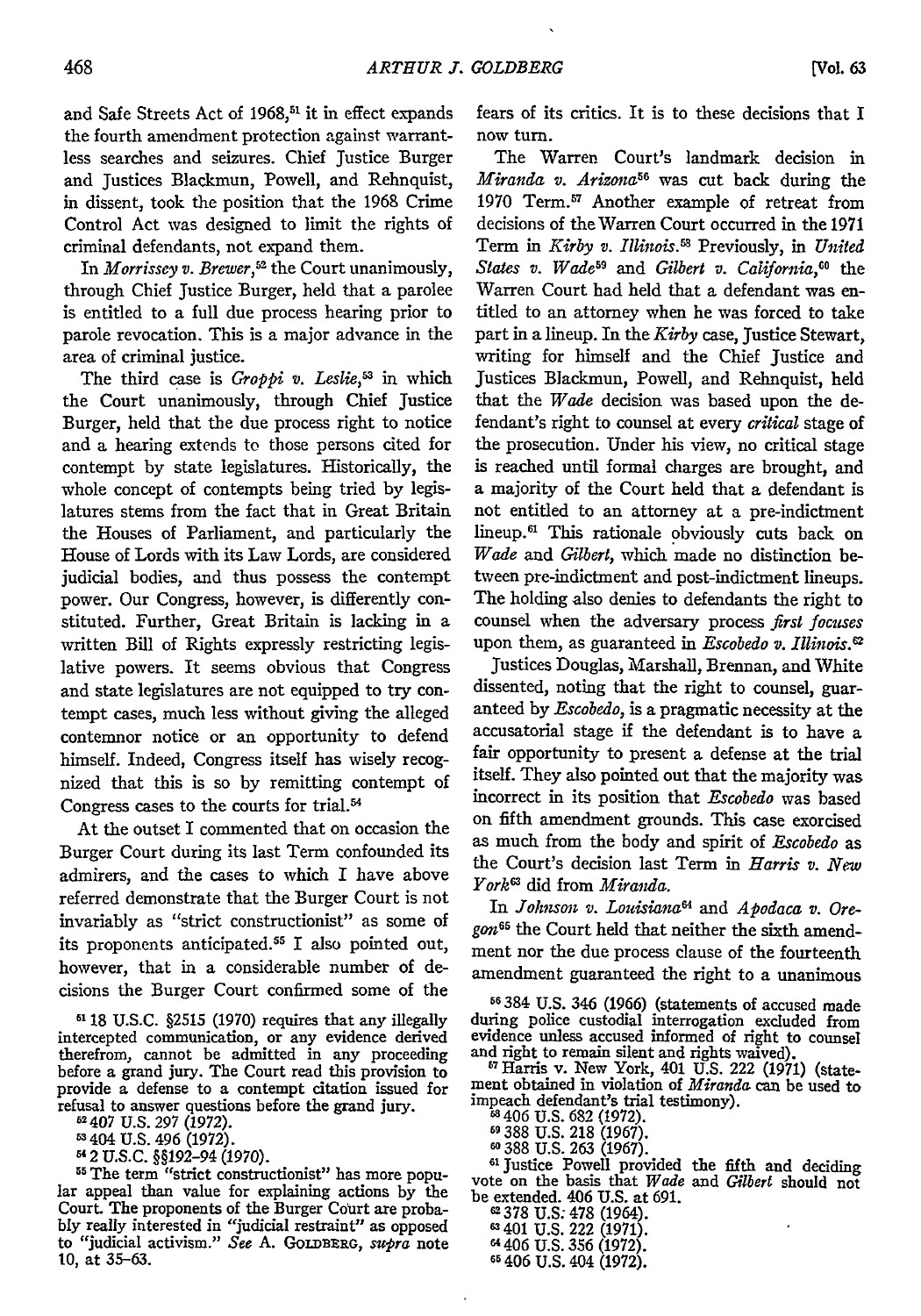jury in state criminal trials. In *Johnson,* Justice White, writing for himself, the Chief Justice, and Justices Blackmun, Powell, and Rehnquist, held that the reasonable doubt requirement derived from the due process clause of the fourteenth amendment, as established and recognized in *In re Winship'<sup>6</sup>*does not require a unanimous verdict. In my estimation, our jury system is seriously undermined by this decision. We have long recognized that it is far better to occasionally allow a guilty person to go free than to chance unjustly punishing innocent defendants. Hence, we have the "proof beyond a reasonable doubt" requirement. The decision in *Johnson* appears to move away from this philosophy and toward the position that it is more important that the guilty be convicted. Moreover, the decision will tend to discourage an essential ingredient in our criminal justice system: considered deliberation by the jury. Juries are now allowed to count heads as to a verdict rather than forced to closely examine the evidence to reach a unanimous conclusion.

*In Apodaca,* the Chief Justice and Justices White, Blackmun, and Rehnquist said that the sixth amendment, although applicable to the states through the fourteenth amendment, does not require a unanimous verdict. Justice Powell, in concurring and supplying the deciding vote, held that the sixth amendment does require unanimous verdicts in federal cases, but when applied to the states through the fourteenth does not incorporate a unanimity requirement.<sup> $\sigma$ </sup> This is an adoption of the late Justice Harlan's concept of a watered-down incorporation of the Bill of Rights when applied to the states. This theory has been rejected by the Court on a number of occasions in the past.<sup>63</sup>

Voluntariness hearings in confession cases was the subject matter of *Lego v. Twomey.6 9 In Jackson v. Denno7°* the Warren Court held that the trial

analysis of the right to a *Jackson v. Denno* voluntariness hearing, *see* Comment, *An Examination of the Right to a Voluntariness Hearing, 63* **J.** Calr. **L.C.** & **P.S.** <sup>30</sup> (1972).

judge must hold a hearing, out of the jury's presence, to determine the voluntariness of a defendant's confession. In the *Twomey* case the current Court held that the standard of proof required to be used in such a hearing is *"a* preponderance of the evidence" and not "beyond a reasonable doubt." In *Jackson,* the Court did not specifically address itself to the proper evidentiary standard. A logical application of *Jackson* would have led to a "reasonable doubt" standard. The procedure established in *Jackson* was designed to safeguard the right of an accused not to be compelled to condemn himself by his own utterances. The procedure was designed to entitle the defendant "to a reliable and clear-cut determination that the confession was in fact voluntarily rendered." *n* The rationale of *Jackson* leads to the conclusion that only the "proof beyond a reasonable doubt" standard adequately protects against the danger that involuntary confessions will be employed in criminal trials. Realistically, *Twomey* cuts back on *Jackson.*

Adams v. Williams<sup>12</sup> presented the Court with the difficult problem of reconciling the right of individuals to be free from unreasonable searches and seizures against the need to give policemen reasonable latitude in exercising their duties. The case dealt with the *Terry v. Ohio7'* exception to the probable cause requirement for all searches and seizures. Under *Terry,* a policeman who suspects there is criminal activity afoot may conduct a limited protective search for concealed weapons when he has reason to believe that the suspect is armed and dangerous. The majority opinion of Justice Rehnquist in *Adams,* joined in by the Chief Justice and Justices White, Powell, and Blackmun, extended *Terry* to situations in which a policeman's belief concerning criminal activity and dangerousness of the suspect are based upon information obtained from an informant.

I fully appreciate that the lot of a policeman in these troubled times is not a happy one. The search conducted in *Adams,* however, was carried out pursuant to information supplied by an unknown informer, not shown to have been reliable, and who gave no information which demonstrated any personal knowledge of the situation. Furthermore, the informant's tip was uncorroborated. In such circumstances, a warrant could not have

**<sup>7</sup>**Lego v. Twomey, 404 U.S. at 489 (opinion of the Court). 407 U.S. 143 **(1972). 392 U.S. 1 (1968).**

**<sup>66</sup> 397 U.S. 358 (1970).**

**<sup>67406</sup> U.S.** at **369** (Powell, **J.,** concurring).

*<sup>6</sup> See, e.g.,* Benton v. Maryland, **395 U.S.** 784 (1969) (double jeopardy provision of the fifth amendment applies to the states); Duncan v. Louisiana, **391** U.S. 145, 149 **(1968)** (sixth amendment right of jury trial applies to states); Malloy v. Hogan, **378** U.S. 1, **10-11** (1964) (fifth amendment privilege against self in-crimination applies to states). *See also Ohio ex* **rd.** Eaton v. Price, 364 U.S. **263, 275** (1960) (opinion of Brennan, J.).<br>
<sup>69</sup>404 U.S. 477 (1972).<br>
<sup>70</sup>378 U.S. 368 (1968). For a comprehensive pre-Lego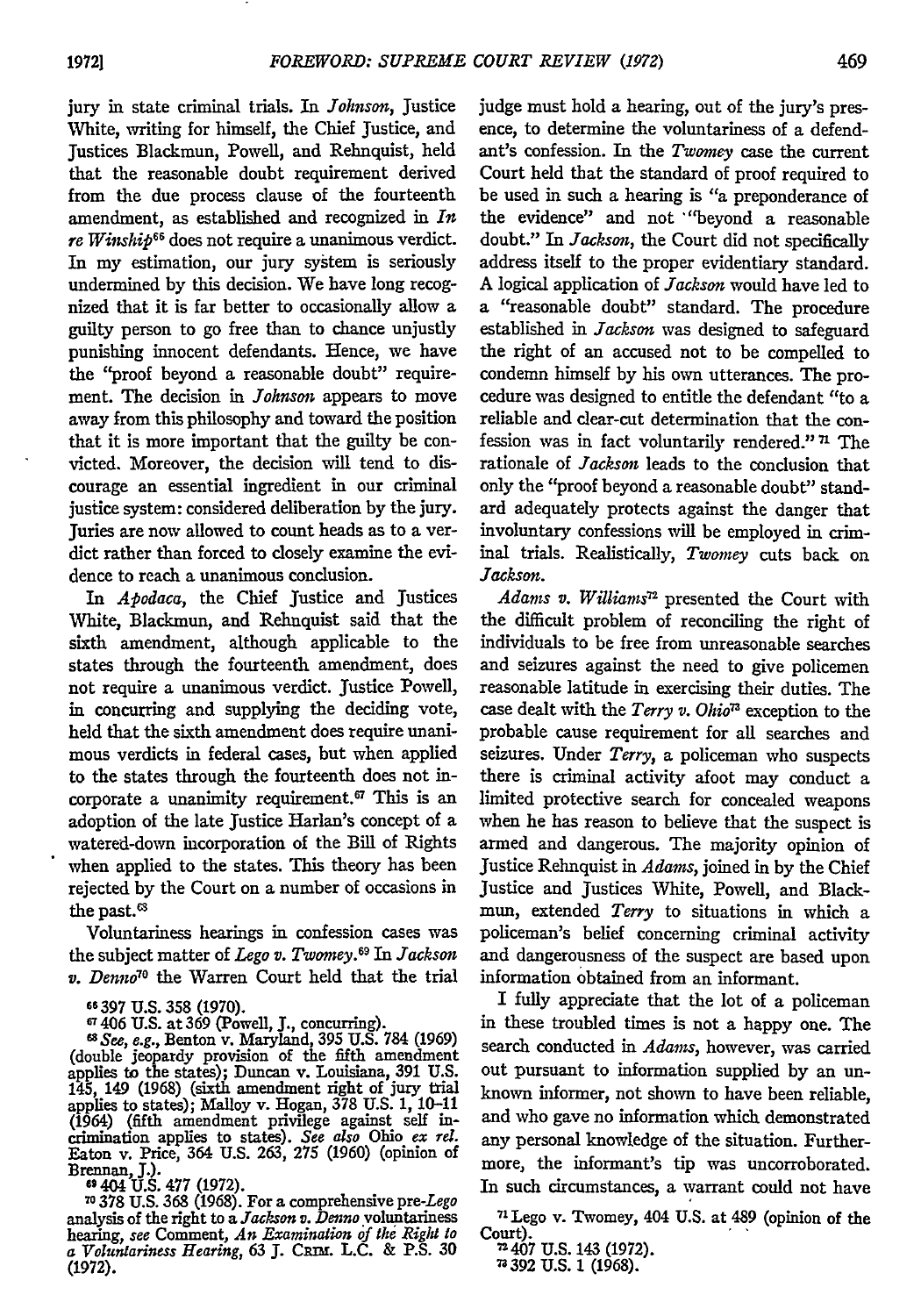been validly issued.74 There is a great danger in legitimating stops and frisks without any probable cause. Indeed, such a result is inconsistent with Justice Powell's opinion in *United States v. United* States District Court,<sup>75</sup> in which he placed considerable emphasis on obtaining a warrant.

I repeat in summation that some forward steps were taken by the Court this Term in the criminal law area. However, it must be said that the change in the Court's personnel did have the effect in other instances of contracting fundamental rights and, in several cases, of not extending fundamental rights to the full sweep of the guiding constitutional guarantees. To recapitulate, the right to an attorney at a pre-indictment lineup was denied by the Court in a five-four vote in which the four recent appointees all cast their votes with the majority. In another five-four case, the Court held that there is no right, in a state court, to a unanimous jury verdict. Again, the four new appointees voted with the majority. Further, the right to a voluntariness hearing was not extended, as it logically should have been by the Court-this time by the deciding vote of a Warren Court Justice. Instead of requiring an evidentiary standard of "proof beyond a reasonable doubt" to the determination by a trial judge of the voluntariness of a defendant's confession, a majority of the Court established a "preponderance of the evidence" test. In this four-three decision, both new appointees who participated in the consideration of the case voted with the majority.

It is interesting to compare the results of the Court's criminal law decisions with some of the Court's holdings in other areas of the law. There were similarly some advances in the protection of fundamental rights, but, at the same time, there were several substantial retreats from previously established positions. The greatest expansion came in the voting area. A Texas statute which imposed filing fees of such magnitude that numerous candidates were precluded from filing was held to be an unconstitutional denial of equal protection of the law by the State of Texas. In its unanimous

<sup>74</sup> Aguilar v. Texas, 378 U.S. 108 (1964), requires that while the government may rely on hearsay information from an informant in applying for a search warrant, the application must set forth underlying circumstances to allow the magistrate to independently judge the validity of the informant's conclusion and the informant must be shown to be reliable. If these conditions are not met, the government must provide corroboration for the informant's conclusion. Spinelli v. United States, 393 U.S. 410 (1969). **<sup>75</sup>**407 U.S. 297 (1972).

opinion in *Bullock v. Carter*,<sup>76</sup> the Court pointed out that since the fees fell with unequal weight on candidates and their supporters according to the candidates' ability to pay the fees, the state was required to come forth with compelling reasons for imposing them, not merely some rational basis. This Texas did not do. *L<sub>1</sub>* so deciding, the Court properly applied what has been called the "new equal protection": when a suspect criterion *(e.g.,* wealth or race) is used by a state to discriminate against certain individuals, or a fundamental right is involved (voting in this case), the state must show a compelling state objective or the discrimination will not be tolerated. A rational basis alone for the discrimination will not suffice.

The other voting case handled by the Court this term resulted in a Tennessee one-year residency requirement being struck down as an unconstitutional denial of equal protection. The majority in *Dunn v. Blumstein,17* through Justice Marshall, held that, absent a compelling state interest, a state may not burden the right to travel (a fundamental right) by penalizing those bona fide residents who have recently traveled from one jurisdiction to another by denying them the right to vote (a fundamental right). Although Tennessee had an obvious interest in preserving the purity of the ballot box, a 30-day residency requirement would have adequately protected the electoral process, according to the majority. Justice Blackmun concurred, noting that he did not consider the Court to be holding that every state must have no greater than a 30-day residency requirement, but that the constitutionality of a 35, 45 or 75-day requirement, for example, was left to the future. Chief Justice Burger dissented.

The first amendment's free exercise clause prevailed over Wisconsin's interest in seeking universal education in *Wisconsin v. Yoder*.<sup>78</sup> In writing for a nearly unanimous Court (Justice Douglas dissented in part), the Chief Justice held that the Amish need not comply with Wisconsin's compulsory formal education requirement after the eighth grade, because to comply would gravely endanger, if not destroy, the free exercise of their religious beliefs. The Chief Justice took cognizance of the fact that the Amish had a long history as a successful and self-sufficient segment of American society and that they demondered the sincerity of their religious beliefs. Further, they carried

 $\blacksquare$ 

**<sup>76</sup>** 405 U.S. 134 (1972). **-** 405 U.S. 330 (1972). " 406 U.S. 205 (1972).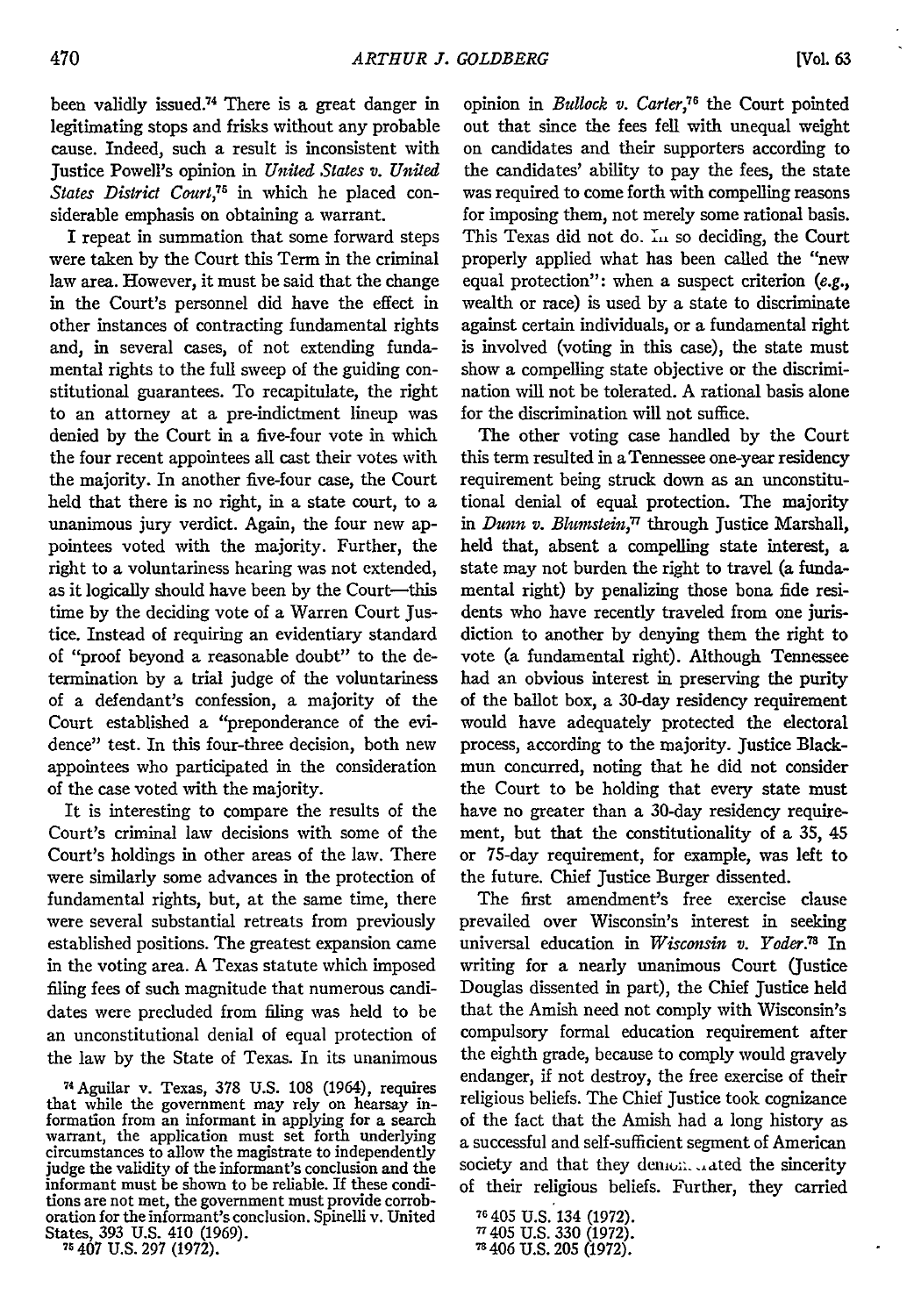the burden of demonstrating the adequacy of their alternative mode of continuing informal vocational education in terms of the overall interests that the state advanced in support of its program of compulsory high school education. This result seems entirely praiseworthy.

In *Weber v. Aetna Casualty & Surety Co.*<sup>79</sup> the Court, over Justice Rehnquist's lone dissent, upheld the right of illegitimate children to share in an award under a state Workmen's Compensation statute. This is a slight expansion of the Court's holding in *Levy v. Louisiana*<sup>80</sup> which extended similar rights to illegitimates under state wrongful death statutes. Justice Rehnquist in dissent states that, save for racial issues, the doctrines of "fundamental rights," "suspect criteria," and "compelling state interests" have no place in a decision concerning the equal protection clause of the fourteenth amendment. The upholding of such a view would represent a reversion to a concept of the fourteenth amendment without any support in the opinions of the Court since before the turn of the century. I venture to say that it will not gain any adherents in the Court and will not be further pursued by its author.

In *Wright v. Council of The City of Emporia,81* the Court held, by a five-four vote, that because the effect **.of** the "town" of Emporia withdrawing itself from the surrounding County of Greenville, and becoming a city, was to substantially increase the proportion of whites attending the city schools and blacks attending the county schools, the withdrawal and concurrent realignment of school districts was in violation of the fourteenth amendment's equal protection clause. This seems to be strictly in keeping with the rationale of *Brown v. Board of Education*<sup>82</sup> and its progeny. However, this decision is in one major aspect vastly different from *Brown* and all other racial discrimination cases since *Brown.* For the first time since *Brown,* the Court was divided on the constitutionality of racial discrimination accomplished through state action: the Chief justice and Justices Blackmun, Rehnquist, and Powell dissented from the majority opinion. This division in the Court on a racial issue is most regrettable.

In *Moose Lodge No. 107 v. Irvis*,<sup>83</sup> the Court, over the dissents of Justices Douglas, Marshall,

406 U.S. 164 (1972).

- **<sup>391</sup>**U.S. 68 (1968). **81407 U.S.** 451 (1972).
- 

349 U.S. 299 (1955).<br>407 U.S. 163 (1972).

and Brennan, held that the granting of a liquor license by a state to a social club which bars blacks from admittance to the club, as members or guests, was not enough government entanglement in the discrimination to become state action and thus unconstitutional. The majority held that the State of Pennsylvania, by granting the liquor license, did not become a partner in the club's enterprise. In my mind, the dissenters dealt more realistically with the issue. There is no question that the states normally strictly limit the number of liquor licenses granted by them. This pervasive state regulation of the liquor industry, with the continual supervision of virtually every detail of the operation of a licensee's business, surely has the effect of intertwining the state in the sordid business of racial discrimination, when one of its licensees engages in such practices.

Another contraction of fundamental rights resulted from the Court's decision in *Lloyd Corp. v. Tanner.4* The respondents, who had sought to distribute handbills in opposition to the Vietnam war, in the interior mall area of petitioner's large, privately owned shopping center, were denied this right by the Court, on the grounds that there was no state action and therefore no state denial of any first amendment rights. The majority distinguished this case from *Amalgamated Food Employees Union v. Logan Valley Plaza, Inc.85* in which the Court had held that a shopping center was like a "business district," its operations thus being state action, on the basis that in *Logan Valley* the demonstrators were exercising first amendment rights directly related to the operations. of the shopping center. This is not a distinction made in *Logan Valley,* nor is it a valid basis upon which to deny individual's first amendment rights. The four new appointees plus Justice White comprised the majority. The dissenters noted that the shopping center involved in the case at bar was as much, if not more, an integral part of the surrounding community as was the Logan Valley Plaza shopping center.<sup>86</sup>

In *Cole v. Richardson<sup>81</sup>* the Court upheld a Massachusetts loyalty oath required to be taken by all state employees. The oath, in part, required "the opposition to the overthrow of the government

**88391 U.S. 308 (1968).** *<sup>8</sup>***Cf.** Marsh v. Alabama, 326 U.S. 501 (1946) (state cannot criminally punish person who distributes literature in company owned town, contrary to owner's desire).

405 **U.S. 676** (1972).

<sup>&</sup>lt;sup>84</sup> 407 U.S. 551 (1972).<br><sup>85</sup> 391 U.S. 308 (1968).